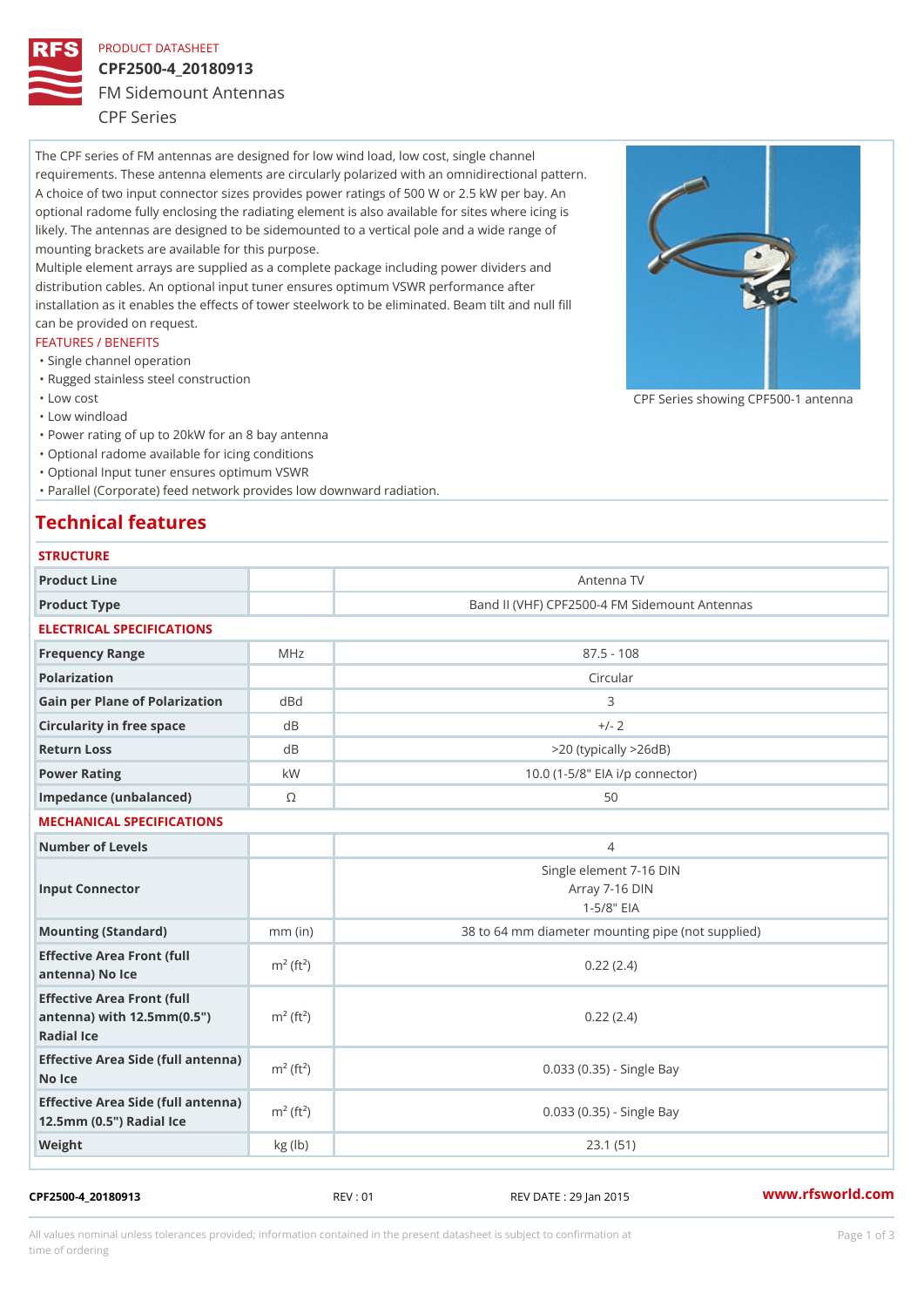## PRODUCT DATASHEET

CPF2500-4\_20180913 FM Sidemount Antennas CPF Series

| PACKAGING INFORMATION                 |                 |  |  |
|---------------------------------------|-----------------|--|--|
| Shipping Weight, Kg (lb) kg (lb)      | 23.1()          |  |  |
| MATERIAL                              |                 |  |  |
| Material                              | Stainless Steel |  |  |
| Material - Radome                     | Stainless Steel |  |  |
| Material - Insulators                 | Stainless Steel |  |  |
| Material - Support Pole /<br>Mounting | Stainless Steel |  |  |
| Material - Reflecting Screen          | Stainless Steel |  |  |

CPF2500-4\_20180913 REV : 01 REV DATE : 29 Jan 2015 [www.](https://www.rfsworld.com)rfsworld.com

All values nominal unless tolerances provided; information contained in the present datasheet is subject to Pcapgelio an atio time of ordering